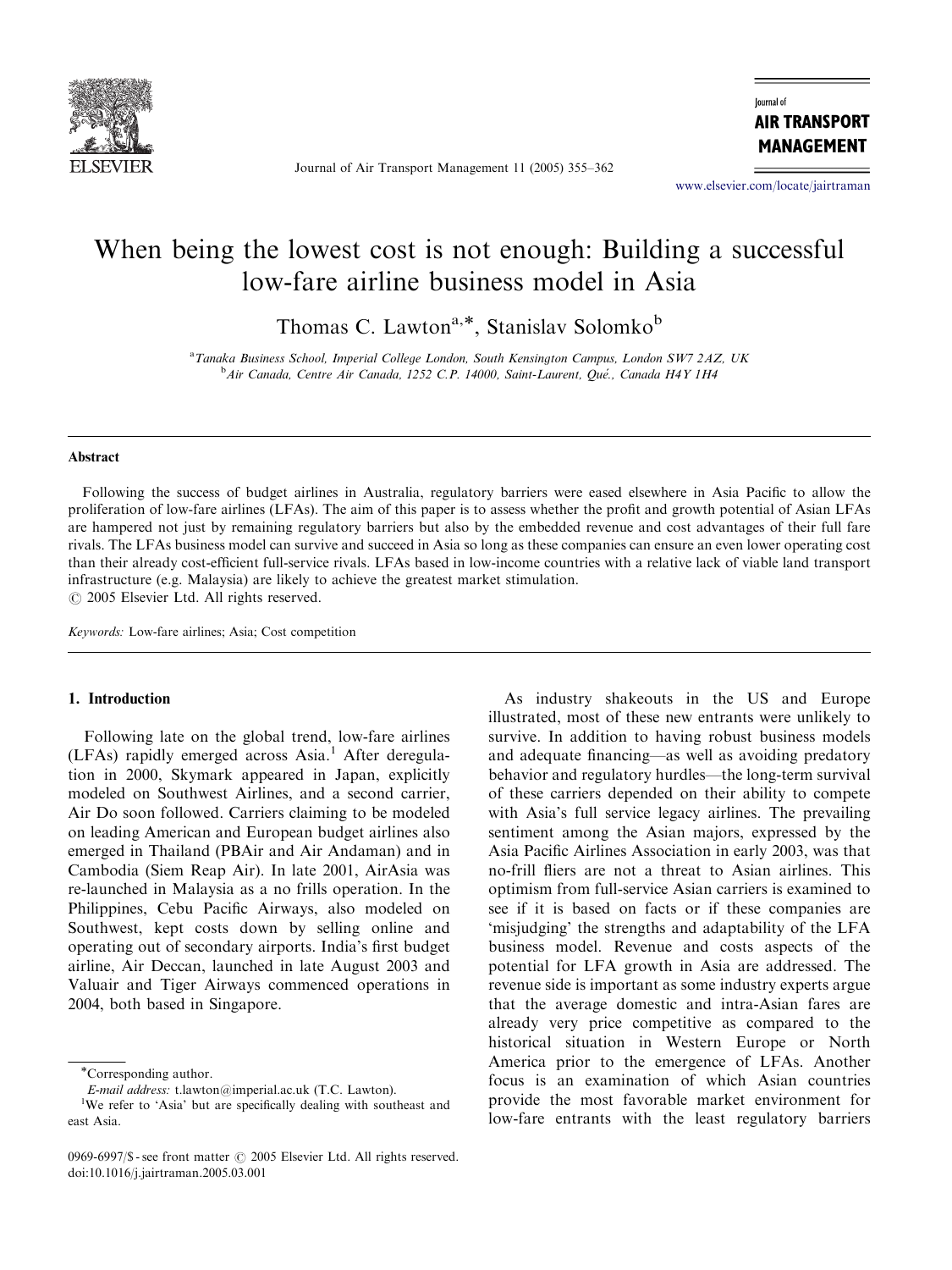together with a mobile and open-minded consumer population.

On the cost side, the fundamental difference between the Asian and the North American or Western European aviation markets are examined from the perspective that Asian majors already possess lower operating cost structures; their network and fleet structures allowing them to achieve a lower cost per seat than their European or North American full-service counterparts. Most Asian majors operate in highvolume markets with wide-body aircraft that mean lower costs per seat and ensure their market dominance between major population centers. As [Ergas and](#page--1-0) [Findlay \(2003\)](#page--1-0) found in their work on Virgin Blue's entry into the Australian market, the network structures, range of differentiated services and yield management systems of the full fare carriers constitute important market advantages. Any emerging LFA will find it more challenging to compete with majors that possess such inherent cost advantages, combined with Asia's more flexible hiring practices and labor laws. The common prediction is that any LFA would have a more difficult time surviving in Asia, where a cost gap between a traditional full-service airline and a potential low-cost entrant would be much narrower than in the North American or Western European markets.

The paper draws on primary and secondary documentation from Asian, North American and European airlines and associated organizations. In addition, interviews were conducted with a sample of expert witnesses, comprising a representative group of highlevel managers from both full service and budget airlines in Asia.

## 2. Strategic management in the LFA business

## 2.1. Developing the low-fare business model

The term 'business model' has a variety of interpretations. In his value chain concept, [Porter \(1980\)](#page--1-0) describes it as a process for delivering value. By comparison, [Magretta \(2002\)](#page--1-0) describes is as the corporate story, i.e. how is profit generated? In a more applied sense, [Drucker \(1980\)](#page--1-0) refers to the business model as the dynamic for delivering what the customer values. We prefer to argue that the business model synchronizes the market perception and the corporate reality. Put another way, the business model is a vehicle for delivering the value proposition to the customer. Each element of the model is a function of part of a value proposition. Therefore, cost is a function of price, innovation is a function of features, execution is a feature of quality, relationships are a function of support, channels are a function of availability and brand is a function of reputation [\(Finkelstein et al.,](#page--1-0)

[2005](#page--1-0)). In choosing a competitive strategy, a key consideration for company strategists is how to configure the value equation so as to best meet customer demands and offer a viable value proposition. For LFAs, this means striving to achieve the lowest possible prices for their services. Low prices cannot be sustained unless a company maximizes its operational efficiency. This means that the company has to perform similar activities better than rivals [\(Porter, 1996](#page--1-0)). One way of doing so is to pursue a rigorous policy of cost cutting. Cost structures constitute a clear distinction between a LFA and a full service airline. One revealing measure of the running costs of an airline is cost per available seat kilometer (ASK). When cost per ASK is compared between airlines, carriers such as Ryanair and easyJet in Europe and Southwest in the US are, on average, operating at almost half the cost of full service carriers ([Campbell and Kingsley Jones, 2002\)](#page--1-0). Campbell and Kingsley-Jones further argue that the chief cost differences between low fare and full fare airlines fall into three groups: service savings (e.g. no frills cabin service and extensive use of outsourcing); operational savings (e.g. point-to-point services and uniform fleet); and overhead savings (e.g. internet sales and a streamlined bureaucracy).

How do LFAs ensure considerable cost advantage over traditional airlines? [Doganis \(2001\)](#page--1-0) argues that the LFAs begin with two initial cost advantages arising from the nature of their operation: higher seating density and higher daily aircraft utilization. By removing business class and reconfiguring their aircraft, LFAs can significantly increase the number of seats on their aircraft. The seat pitch of a LFA is usually 28 in, compared to a conventional economy class pitch of 32 in, thus increasing the maximum capacity of each flight. Overall, Doganis calculates that LFAs should be able to operate at seat costs that are only 40–50% those of a mainline rival. If this is combined with a significant load factor differential and lower distribution costs, a LFA's cost per passenger can drop to about one-third those of a conventional airline's.

#### 2.2. Building a low-fare strategy beyond cost advantage

As [Binggeli and Pompeo \(2002\)](#page--1-0) have shown in their study of the LFA sector, lower costs and higher seat load factors permit no frills carriers to offer fares 50–70% lower than those of the incumbents. AirAsia's management argues that strict adherence to the budget model pioneered by Southwest Airlines and low labor costs available in Malaysia result in the lowest operating costs in the world: \$0.04 per seat mile; half those of Ryanair's.

As more entrants enter the LFA business and as traditional airlines restructure to become more cost efficient, competing on cost/price alone becomes less